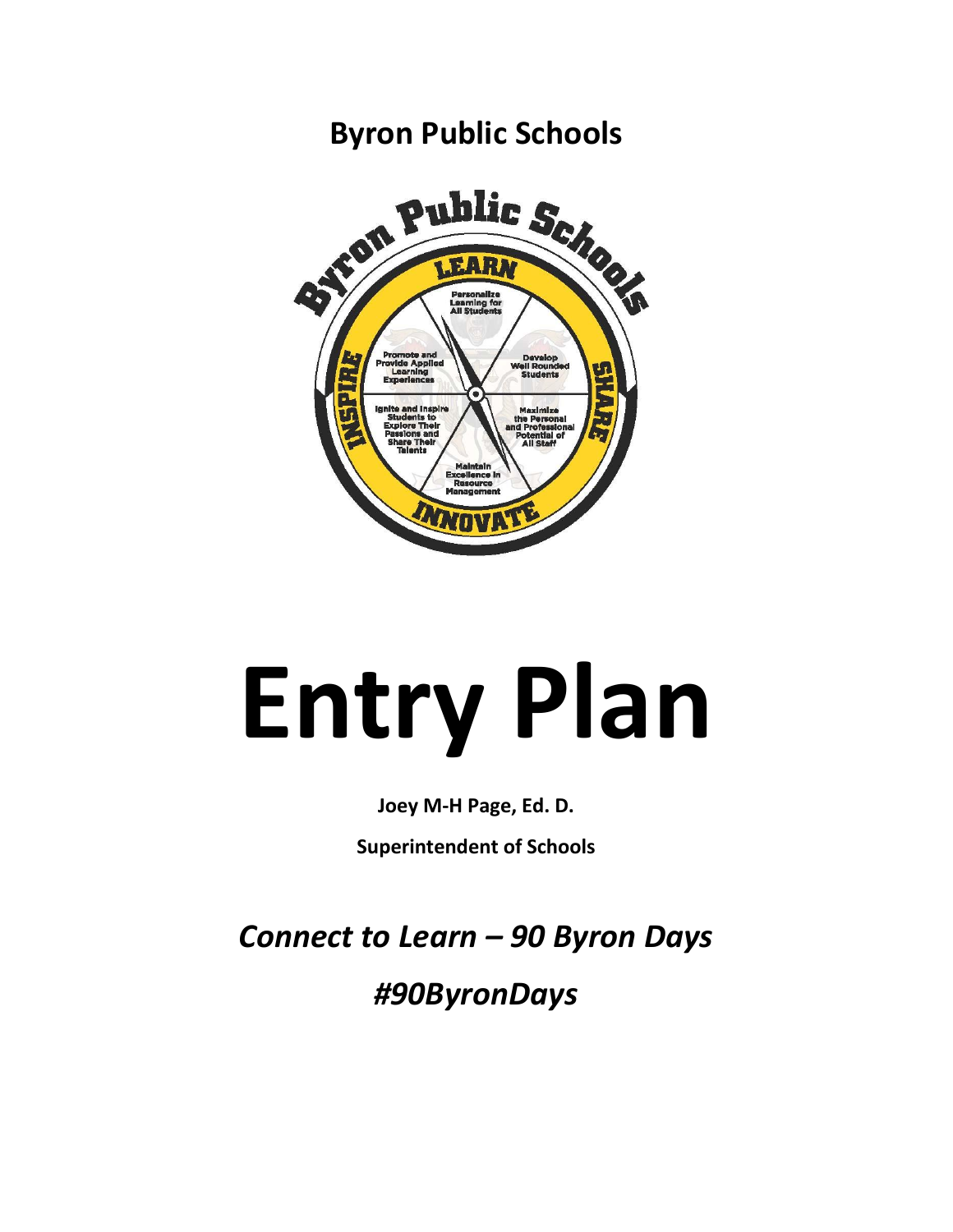## **Purpose of Connect to Learn – 90 Byron Days**

The purpose of my listening, learning, and orientating activities is to learn as much about the Byron Public Schools as possible. Additionally, a primary goal is to meet as many of the constituents as possible during my time of onboarding and beyond. Connections will be made with the constituents to learn their perspectives and to try to answer the following questions for them:

- Who am I?
- What's my background?
- Why did I join the team?
- What do I hope to accomplish?
- How do I hope to work together?

And, have others tell about themselves in a similar way.

## **Introduction**

Byron is located in southeastern Minnesota a few miles west of Rochester, Minnesota. It is a community with a family orientated small town feeling, with access to the amenities that the Rochester area includes. It is a progressive community with a high respect for education and business connections.

Byron has a long tradition of high achievement and success. As the new school superintendent, it is critical that I establish this entry plan in which I call *Connect to Learn – 90 Byron Days* to expedite my organizational understanding of the successes and challenges we face. This listening-learningorientating phase will quickly turn to leading, but, not without establishing a solid appreciation and understanding of the great work Byron Public Schools (BPS) has achieved.

The following are examples of a few key questions that need to be answered before we begin thinking about a critical path forward:

- How does the Board and community measure success?
- What is the community really proud of as it realates to the school? o How can this be leveraged into the future?
- What are emerging influences in the community, or outside of the community, that people are most excited/concerned about that need to be understood?
- How close is the District to realizing its priorities?
- What are the challenges that must be addressed to realize the vision both short-term and long-term?
- Do all stakeholders share in the District's path forward?

As the new superintendent, I plan to address these and many other questions to ensure that BPS is on a path forward toward being "…recognized as a leading, renowned school system in the world by challenging the status quo…" At the end of the 90 days, I plan to provide a written report to the School Board outlining my findings and ideas about establishing a path forward that will help to keep work aligned.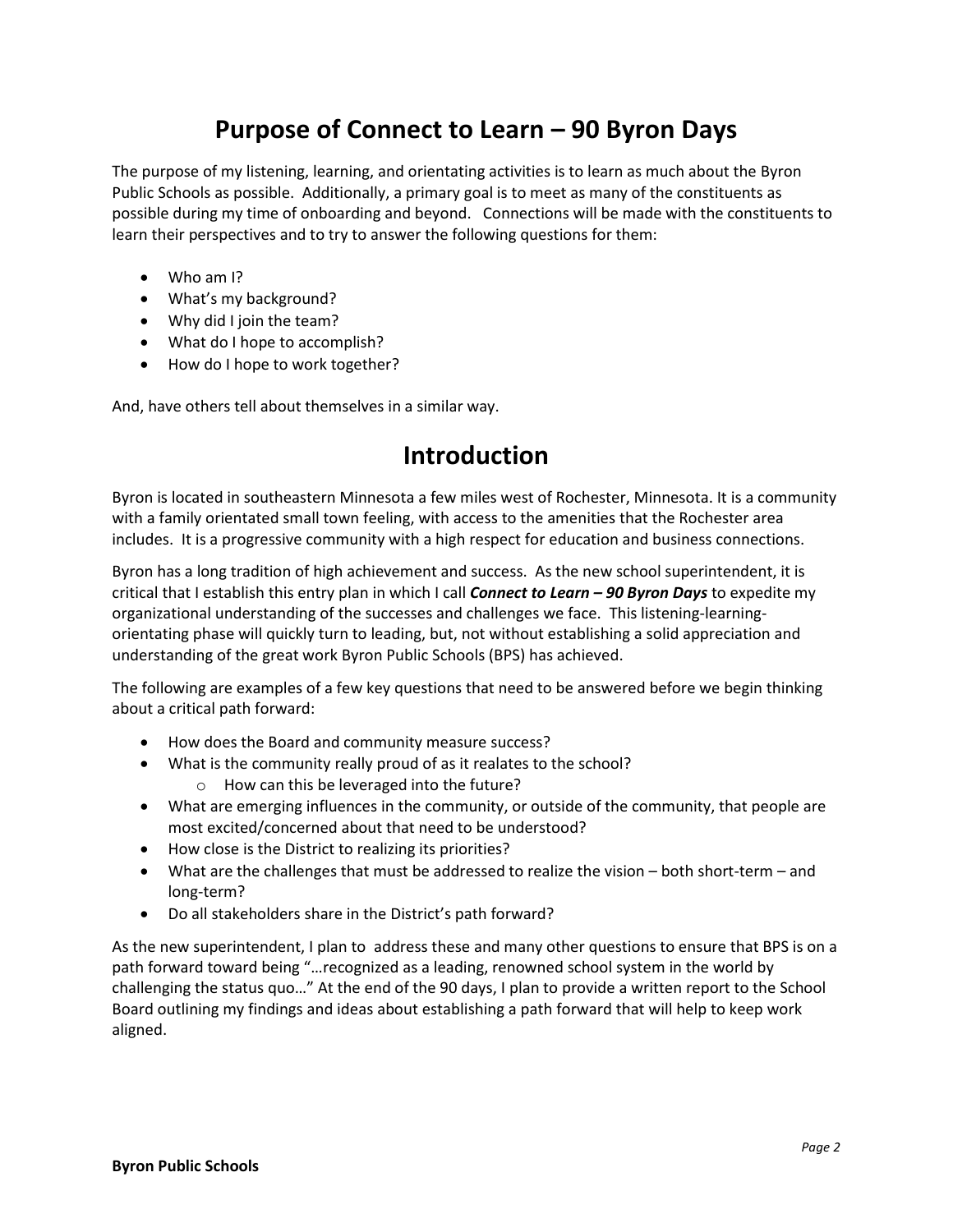## **Vision**

By 2018, the Byron Public Schools will be recognized as a leading, renowned school system in the world by challenging the status quo and developing new norms for education utilizing real-world tools and purposeful technology to develop a passion for learning. We will continue to develop students who demonstrate outstanding character by modeling and creating a learning environment that is safe, happy, healthy and caring.

## **Priorities**

- 1. Personalize learning for all students in pursuit of their academic excellence
- 2. Promote and provide applied learning experiences within the school and community
- 3. Develop well-rounded students in the areas of character, community, and academics
- 4. Ignite and inspire students to explore their passions and share their talents
- 5. Maximize the personal and professional potential of all staff
- 6. Maintain excellence in resource management

## **Mission**

Learn | Share | Innovate | Inspire

#### **Byron Highlights**

- An excellent staff committed to student learning and well-being
- Strong professional development programs
- A strong technology plan and vision that is being implemented in all schools
- iPad 1:1 initiative available to students
- Strong financial position with healthy fund balance
- Resident enrollment is increasing; total enrollment is increasing
- Non-resident enrollment makes up approximately 20% of enrollment
- Strong retention of resident students
- 21<sup>st</sup> Century Learning is a goal of the district with many programs to support this vision
- Byron is strongly committed to personalized learning for all students
- Students are exposed to learning experiences within the school and community
- Character development, community involvement, and strong academics are goals of the district
- Excellent Community Education program that meets the needs of families and community members
- New primary school and elementary grade configuration
- Strong community support passing bonding referendum
- Strong athletics and fine arts programs with strong student participation
- Athletic Boosters and Hall of Fame
- Strong strategic plan and vision for the district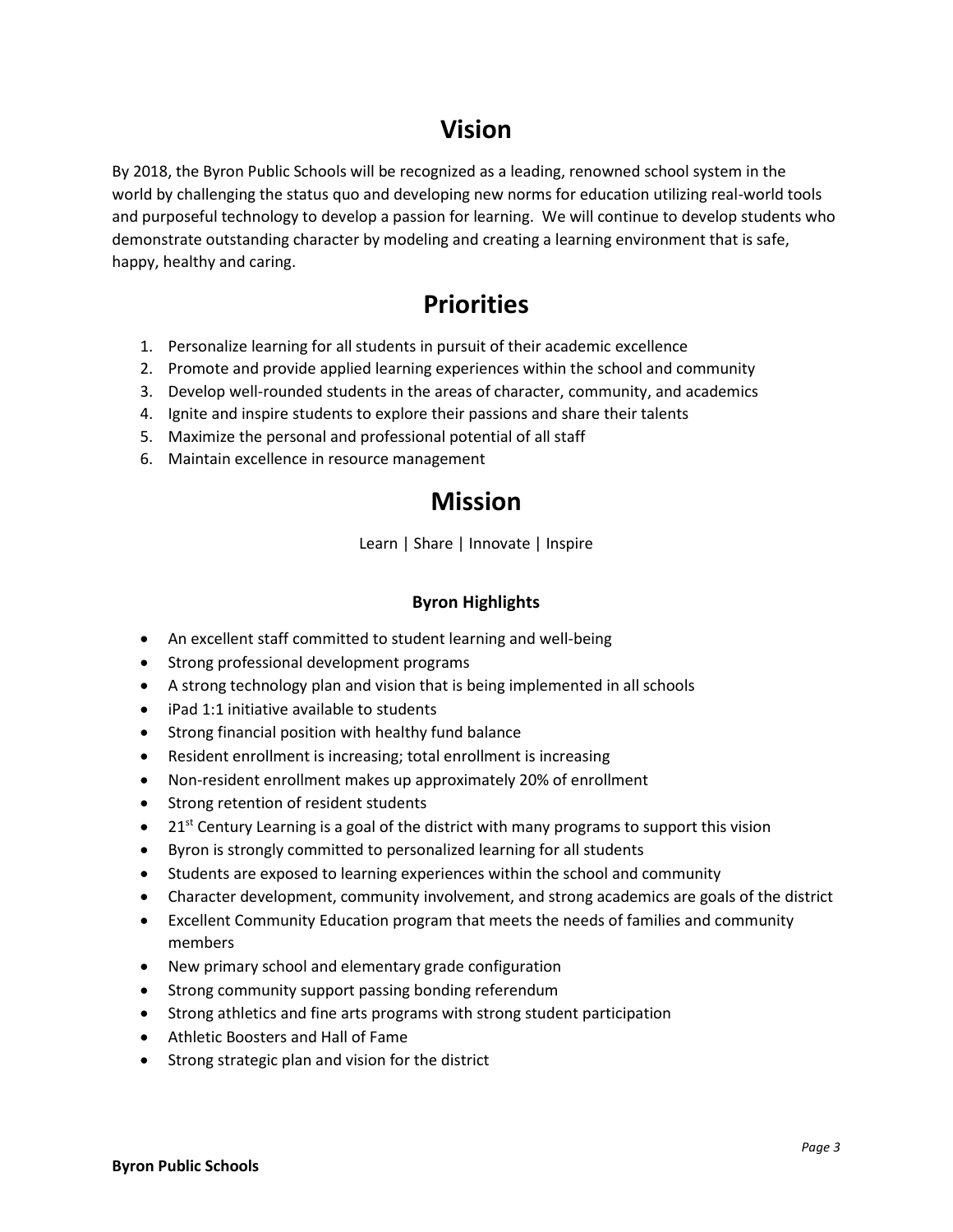- Support programs at all buildings to assist student learning
- High achievement at all levels on statewide tests
- A strong sense of pride in the community and the schools makes Byron a great place to live and work

#### **District Schools**

#### **Demographics**

- Enrollment 2024
- $\bullet$  White 92.2%
- $\bullet$  Black 1%
- $\bullet$  Asian 1.3%
- $\bullet$  Hispanic 2.8%
- Free/Reduced Lunch 13.1%
- $\bullet$  SPED 10.8%
- $\bullet$  EL .5%
- Graduation Rate 95%

#### **Goals**

The Connect to Learn – 90 Byron Days entry plan is designed to address the following goals:

- 1. To ensure an effective, efficient and orderly transition of leadership from Superintendent Elstad, keeping the focus on increased learning for all children
- 2. Get to know members individual and collective interests, hopes, and dreams to develop a trusting, productive, collaborative relationship with the School Board
- 3. To create opportunities for me to listen to stakeholders and gain a comprehensive understanding of all key aspects of the BPS including the District culture and teacher morale
- 4. To proactively ensure that all voices, not just those who traditionally avail themselves to collaboration with the school system, are heard and engaged in the process of continuous improvement
- 5. To identify and execute activities that must happen immediately to ensure an outstanding beginning to the school year
- 6. To sustain excitement and keep the momentum for BPS's vision, mission, priorities, and future strategic plan, while also establishing the commitment to engage in needed change to ensure a system of continuous improvement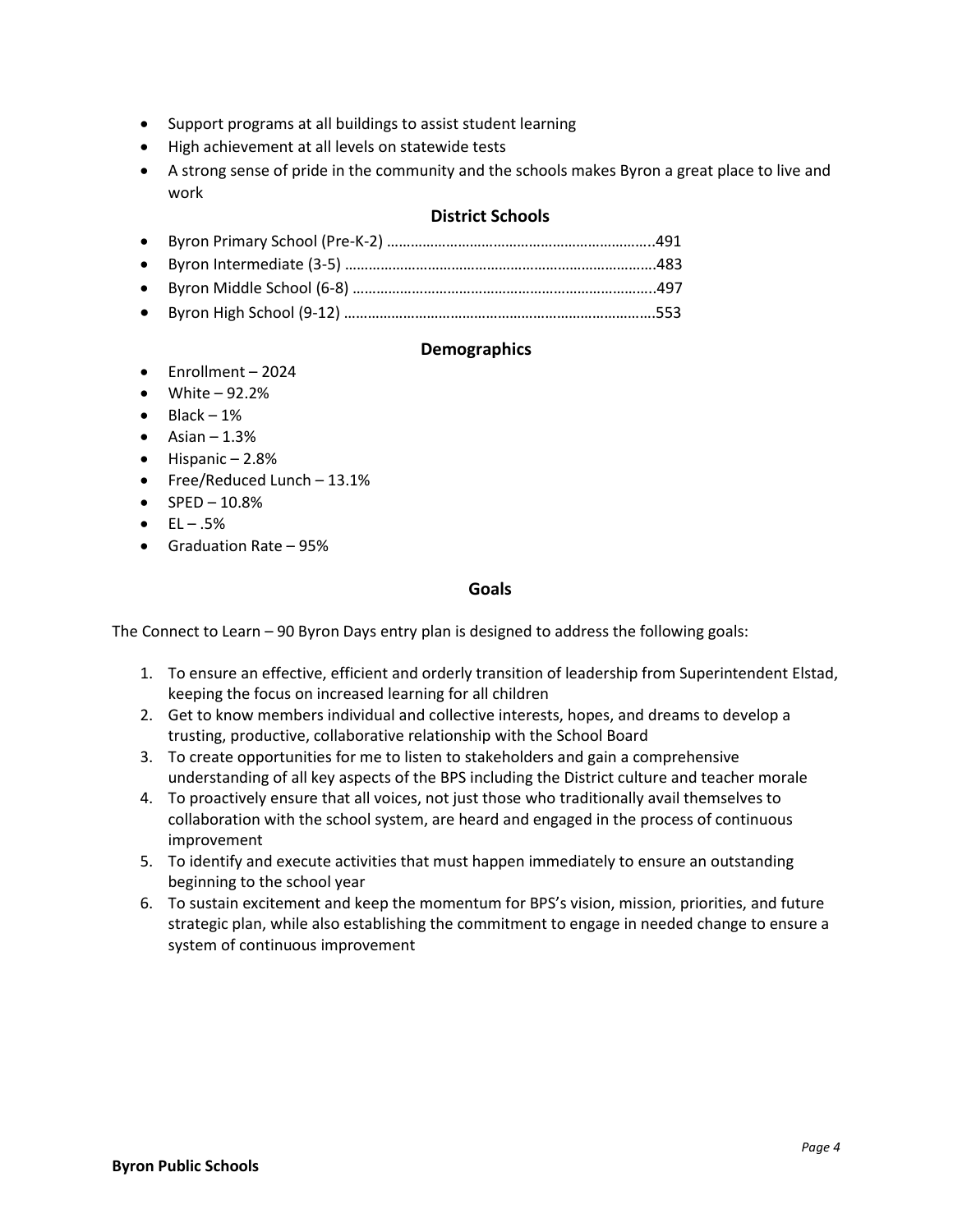#### **Outcomes**

Expected results of this entry plan include:

- The focus and direction of BPS
- A comprehensive summary of the findings, observations, and key findings from my listeninglearning-orientation activities
- Establish a personal foundation of strategic plan and potential short-term improvement plans for urgent matters

#### **Structure**

Connect to Learn – 90 Byron Days engages stakeholders who will represent a wide range of constituents that include, but are not limited to: students, parents, teachers, principals, senior staff, School Board members, business community, advocacy groups, civic leaders and organizations, and governmental agencies (and most likely will expand). My entry plan also relies on a series of "pre-entry" activities which include studying the following: School Board Policies, budget, organizational chart, student achievement data, personnel trends, and other key functions.

Finally, deep organizational learning about Byron Public Schools and valued relationship building will unquestionably fall outside a 90-day entry plan. My learning will be ongoing throughout this year and beyond. For any errors or inadequacies in following pages, of course, the responsibility is entirely my own.

Respectfully Submitted,

Dr. Joey M-H Page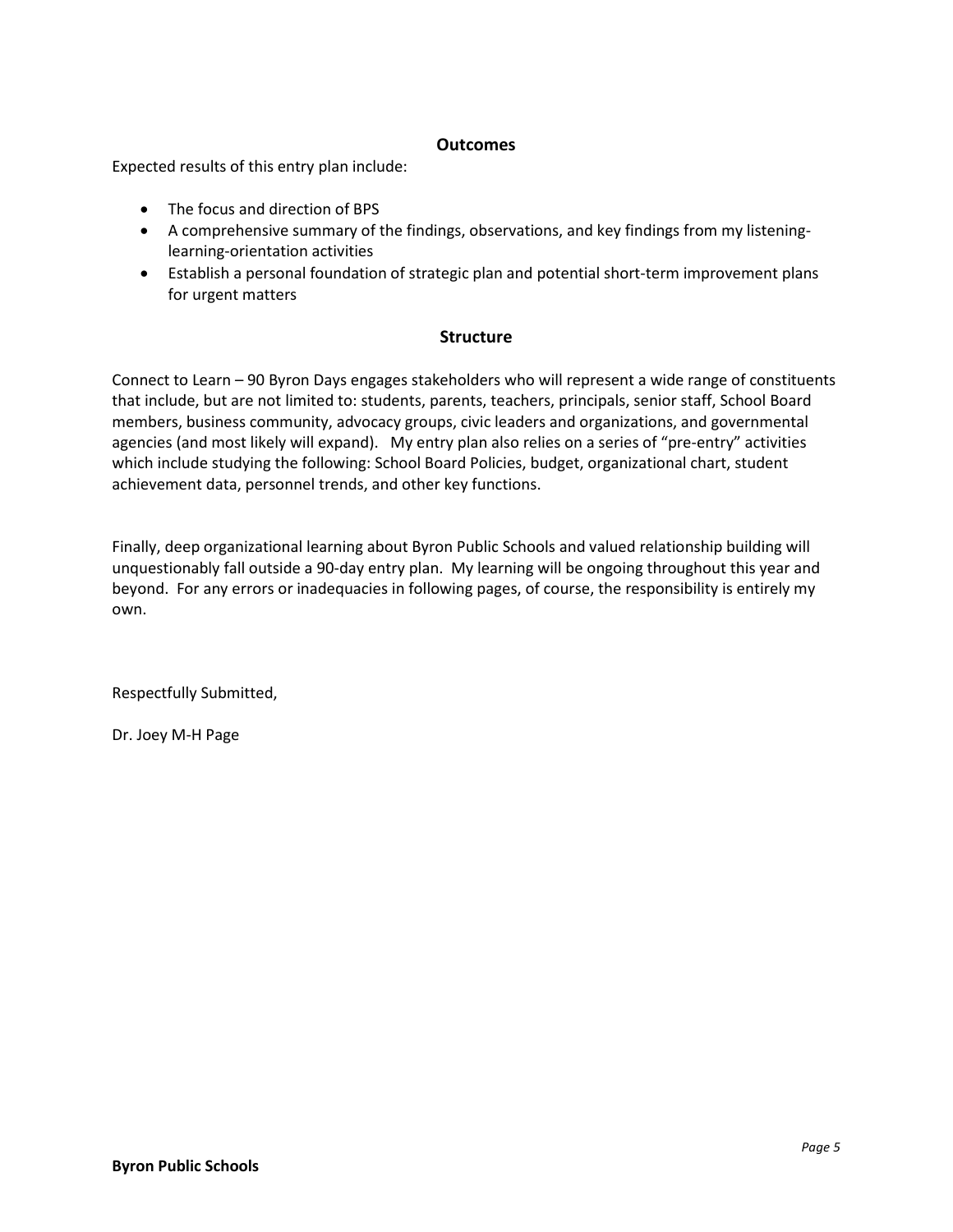### **I. Governance Team: School Board of Byron Public Schools**

In order to ensure that the District has an intense focus on meeting the needs of all children, the Board and I must develop a trusting, positive, collaborative, team-oriented relationship. During the entry plan phase, I will work with the Board to discuss issues and matters of governance, management, core values and beliefs, structures of their relationship, and consider issues reform and our approach to the work.

#### **Pre-Entry**

Share entry plan with School Board and senior staff for feedback, suggestions, and guidance.

- 1. Engage in one-on-one meetings with Board members to deepen relationships and broaden perspectives.
- 2. Ask key District employees to provide important information about the District and their work.
- 3. Present Connect to Learn 90 Byron Days plan to the School Board to gain their input.

#### **Entry**

1. Conduct one-on-one meetings with all Board members to continue to build positive, productive relationships.

**Date Completed:\_\_\_\_\_\_\_**

- 2. Meet with all union leaders.
- **Date Completed:\_\_\_\_\_\_\_** 3. Hold a Board retreat (*potential August)* to discuss communication protocols, roles, responsibilities, norms of behavior and interaction, expectations for the first year, and agenda setting.

#### **Date Completed:\_\_\_\_\_\_\_**

4. Meet with the Board Chairman and members to determine how they work in partnership with staff and me.

### **Date Completed:\_\_\_\_\_\_\_**

5. Determine the schedule and proposed agendas for Board meetings.

#### **Date Completed:\_\_\_\_\_\_\_**

6. Collaborate on the Board retreat to focus on shared values, initiate reflections on organizational structure, and areas of improvement.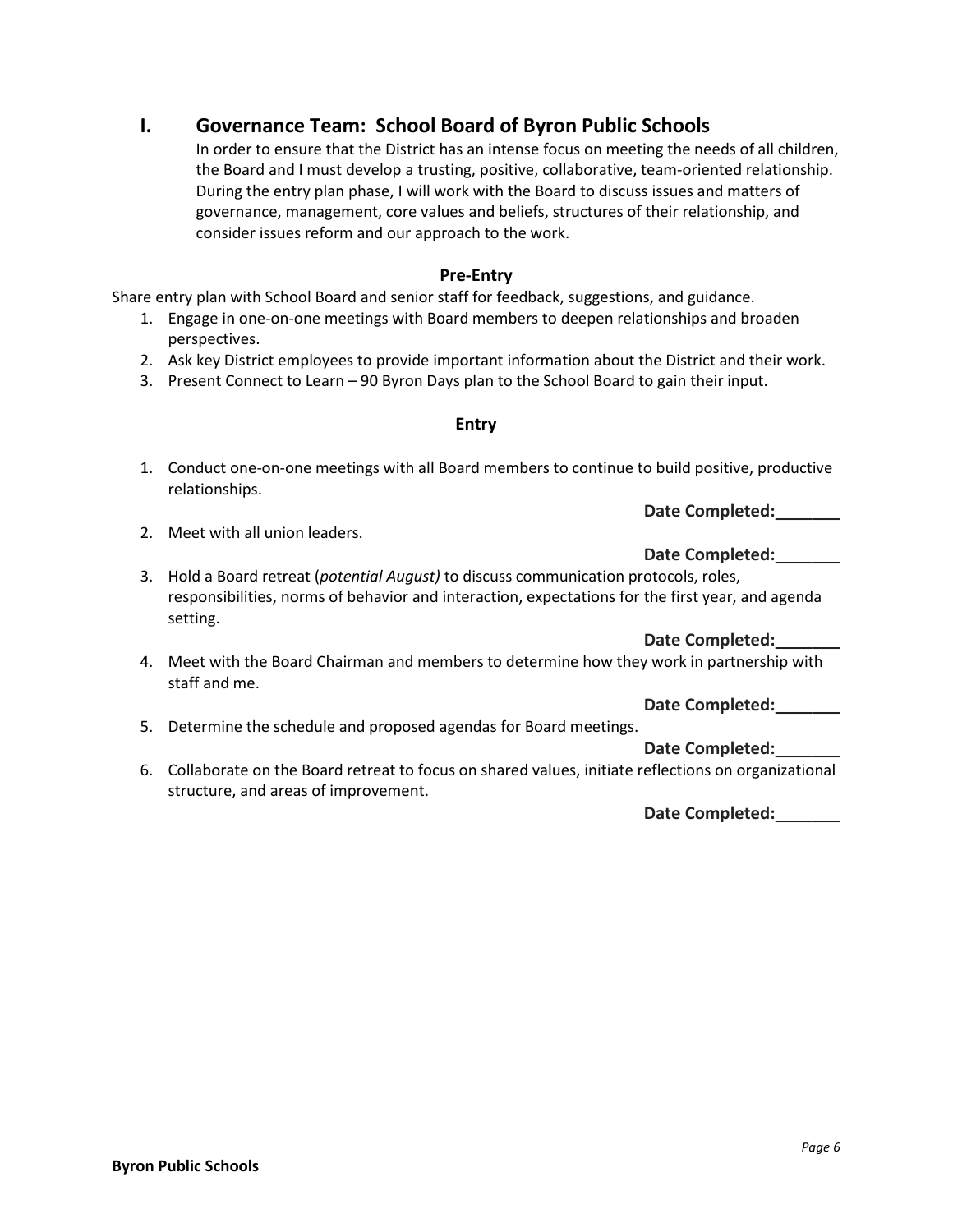#### **II. Organizational Capacity and Alignment: Principals/Directors**

It is critical that I understand how the organization is currently operating – what's working well and where there are opportunities for improvement. The executive team's primary role is to support the key functions of the District. It is my responsibility that we operate as a highly effective cross-functional team, dedicated to a positive, professional culture focused on serving our students and families. The focus remains on meeting the needs of all students.

#### **Pre-Entry**

- 1. Review the current District office structure to determine its alignment on student achievement and maximizing operational efficiency.
- 2. Conduct one-on-one interviews and review resumes and briefing papers with all direct reports and senior staff.

#### **Entry**

1. Conduct a retreat with principals/directors to review department strategic plans, improvement plans, most recent achievement data, Vision ScoreCards, review current or anticipated vacancies, and discuss leadership team structures, protocols, norms, and practices.

#### **Date Completed:\_\_\_\_\_\_\_**

2. Determine how communication and decision making occur with the team and how it might need to improve. Reestablish meeting norms and protocols designed to focus on increased efficiency and alignment.

#### **Date Completed:\_\_\_\_\_\_\_**

3. Meet with other superintendents to assess current data and performance of all schools under their supervision and review their plans for making improvements.

#### **Date Completed:\_\_\_\_\_\_\_**

4. Understand the role of District Office vs. School Offices regarding supporting students and their performance, and what strategies are in place for those students who are not meeting expectations – are they receiving appropriate and targeted interventions?

#### **Date Completed:\_\_\_\_\_\_\_**

5. What specific strategies are in place to increase access and equity in our most advanced course work?

#### **Date Completed:\_\_\_\_\_\_\_**

- 6. What methods or initiatives are in place for increasing ACT, National Merit Scholars, etc…? **Date Completed:\_\_\_\_\_\_\_**
- 7. How are student identified as GT, SPED ELL and what strategies have been identified to improve outcomes for these students?

#### **Date Completed:\_\_\_\_\_\_\_**

8. Determine how much autonomy and authority principals have in the current organizational structure and establish how much access and opportunity they have in decision making at the District office level.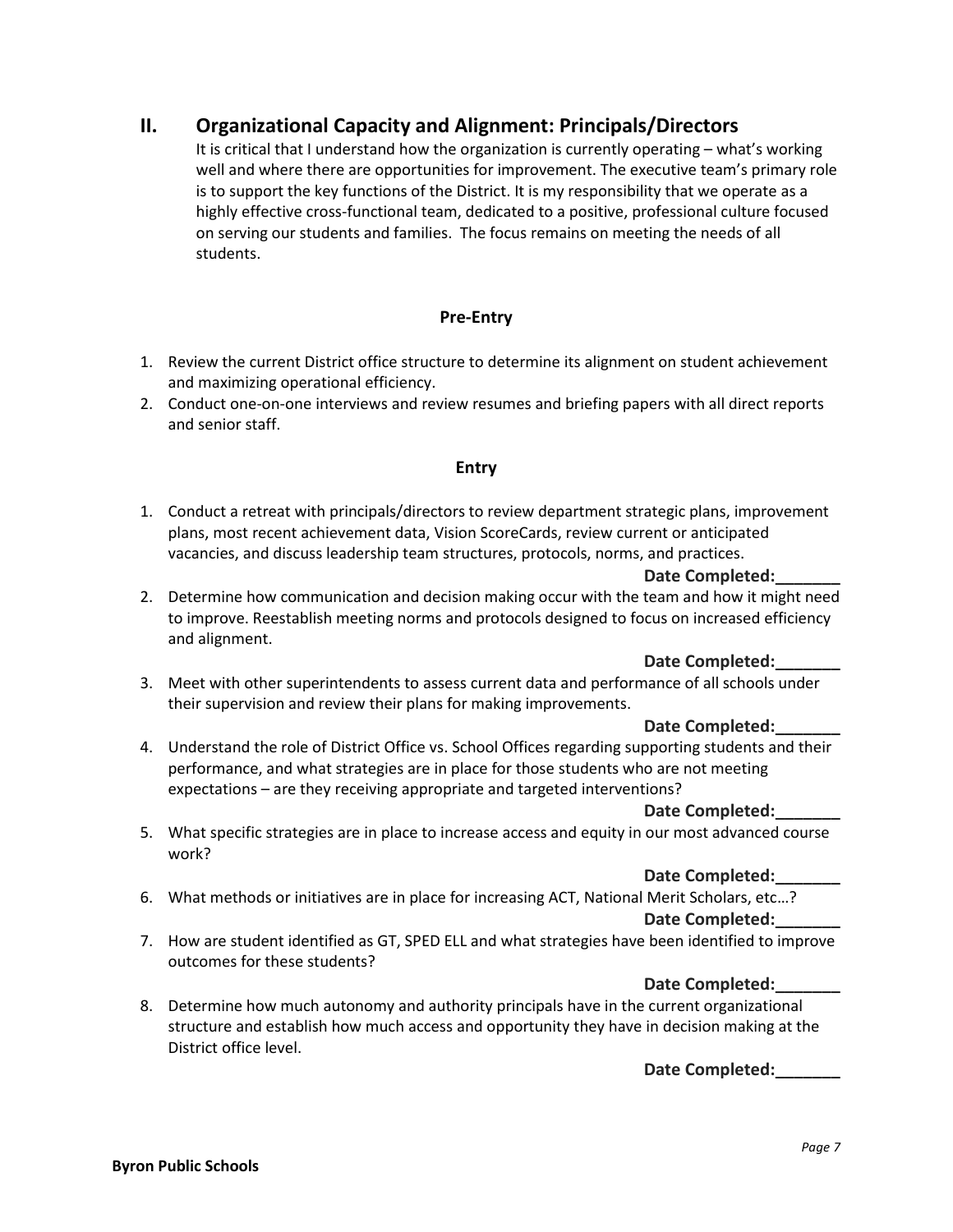9. Plan a second retreat with staff to review accountability plans for all functional units, clarify process and progress towards improvement with the strategic plan and District improvement plan, review current and future budget issues, and current organizational structure.

#### **Date Completed:\_\_\_\_\_\_\_**

10. Ensure all necessary plans and preparations are in place for an exceptional opening of school; establishing protocols for assessing the effectiveness of the opening of schools (scheduling, transportation, facility preparedness, etc.).

**Date Completed:\_\_\_\_\_\_\_**

11. Review all signed agreements with agencies.

#### **Date Completed:\_\_\_\_\_\_\_**

12. Review and/or develop succession planning and leadership development plans.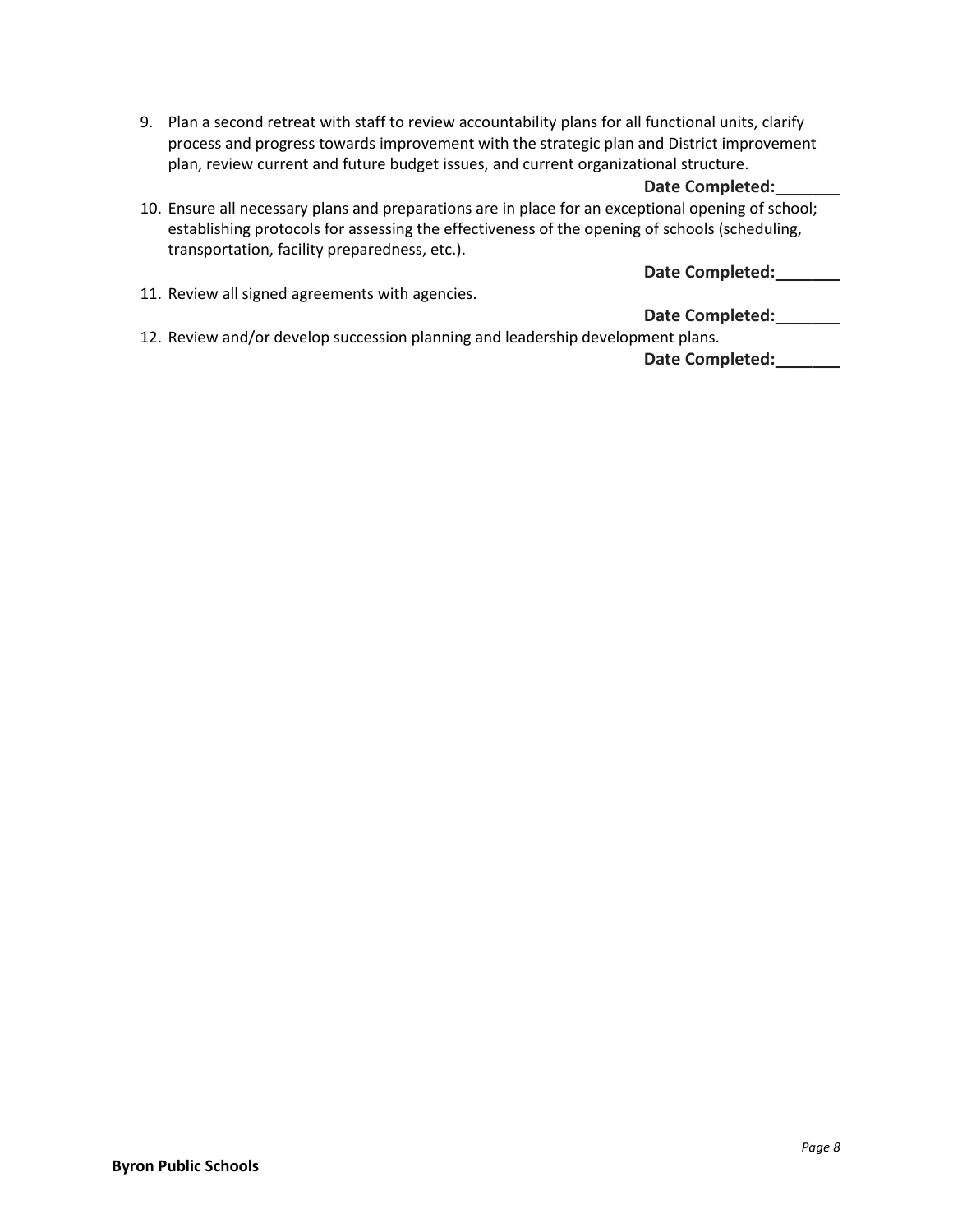#### **III. Student Achievement**

It is the responsibility of every employee to ensure all students graduate from Byron Public Schools ready for college and/or a career. To ensure instruction is occurring at high levels, teachers must have a rigorous K-12 instructional curriculum, pacing guides, unit plans, and systems designed to facilitate optimal learning opportunities. They need tools to monitor student progress, as well as research-based interventions to deploy when the students are not successful. Ensuring all decisions are made using the following: "1. Is it good for children; 2. Is it researched-based; 3. Is it fiscally sound?" will be emphasized in all discussions.

#### **Pre-Entry**

- 1. Analyze patterns in student achievement data and achievement gaps in order to begin assessing the current state of teaching and learning.
- 2. Assess District's expectations for all students' academic success and commitment to meeting the needs of all its diverse learners.

#### **Entry**

1. Review and/or evaluate the current assessment regiment with the Director of Curriculum, Instruction, and Assessment. Additionally, review the status of infrastructure with the Director of Information and Learning Technology that handles the demands of online assessments.

#### **Date Completed:\_\_\_\_\_\_\_**

2. Evaluate what processes are in place to provide the following services: Guidance Counseling, Mental Health, Psychological and Social Services.

#### **Date Completed:\_\_\_\_\_\_\_**

3. Meet with District's instructional leadership team to review disaggregated achievement data, instructional program alignment and current goals, and priority action areas of the District.

#### **Date Completed:\_\_\_\_\_\_**

4. Identify lower areas of achievement and initiate root-cause analysis; determine a course of corrective action.

#### **Date Completed:\_\_\_\_\_\_\_**

5. Determine how comprehensive and research-based the current curriculum is and assess the fidelity with which the curriculum is used throughout BPS.

**Date Completed:\_\_\_\_\_\_\_**

6. Review Teacher Development and Evaluation system.

#### **Date Completed:\_\_\_\_\_\_\_**

7. Review all other employee evaluation systems.

#### **Date Completed:\_\_\_\_\_\_\_**

8. Conduct review of curriculum and programs, especially with the student populations currently not meeting with success.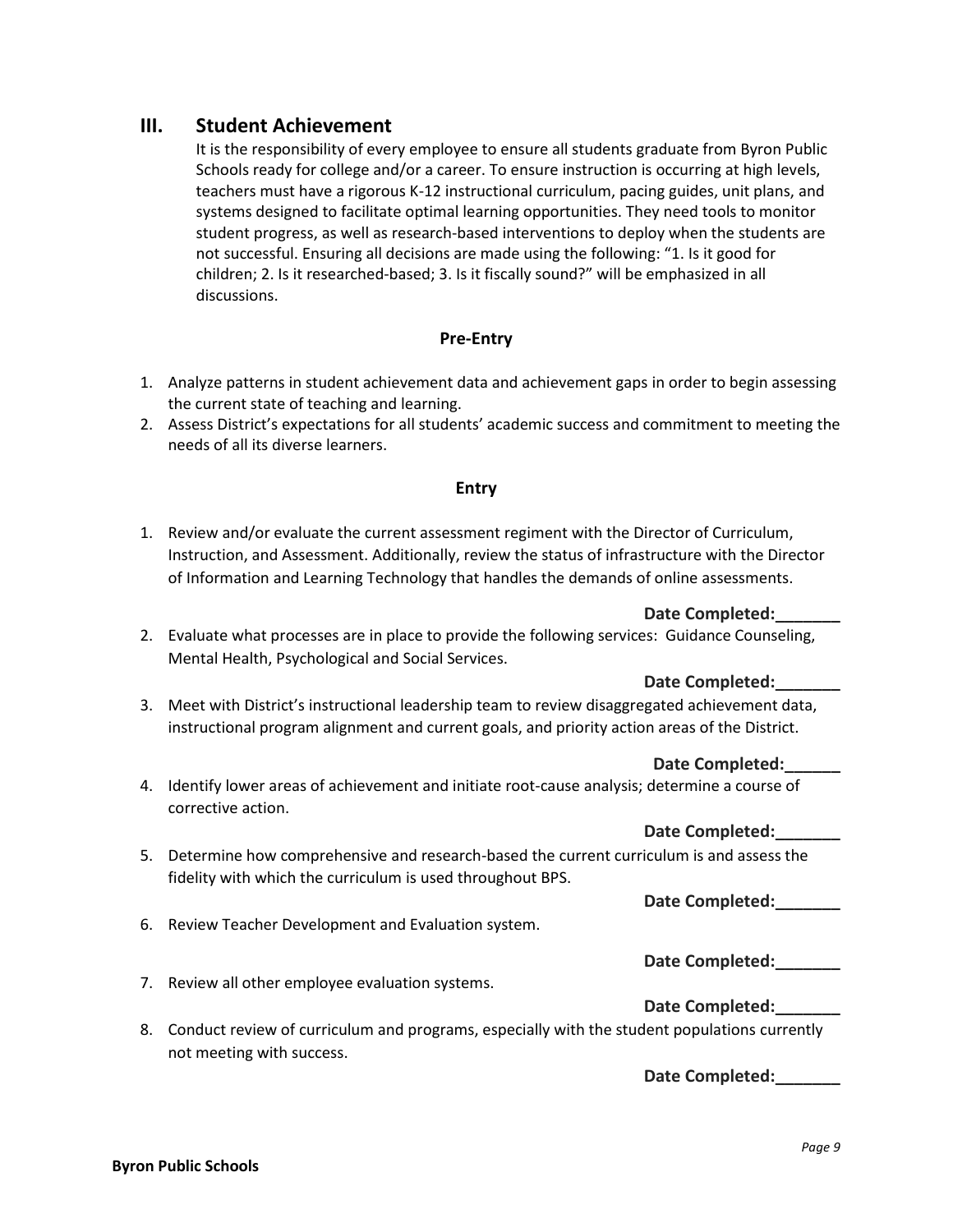9. Assess current professional development efforts and capacity for meeting the training needs of principals, teachers, and District staff; determine the degree to which it is job-embedded, differentiated, and student-achievement directed; do a "deep dive" in determining how much of the budget is devoted to professional development and how and if it is being assessed.

|  | Date Completed: |  |  |
|--|-----------------|--|--|
|--|-----------------|--|--|

|  |  | 10. Study graduation rate trends. |  |  |
|--|--|-----------------------------------|--|--|
|--|--|-----------------------------------|--|--|

#### **Date Completed:\_\_\_\_\_\_\_**

11. Work with building administrators and the Director of Curriculum, Instruction, and Assessment on Grading for Learning.

**Date Completed:\_\_\_\_\_\_\_**

12. Review leadership development plans.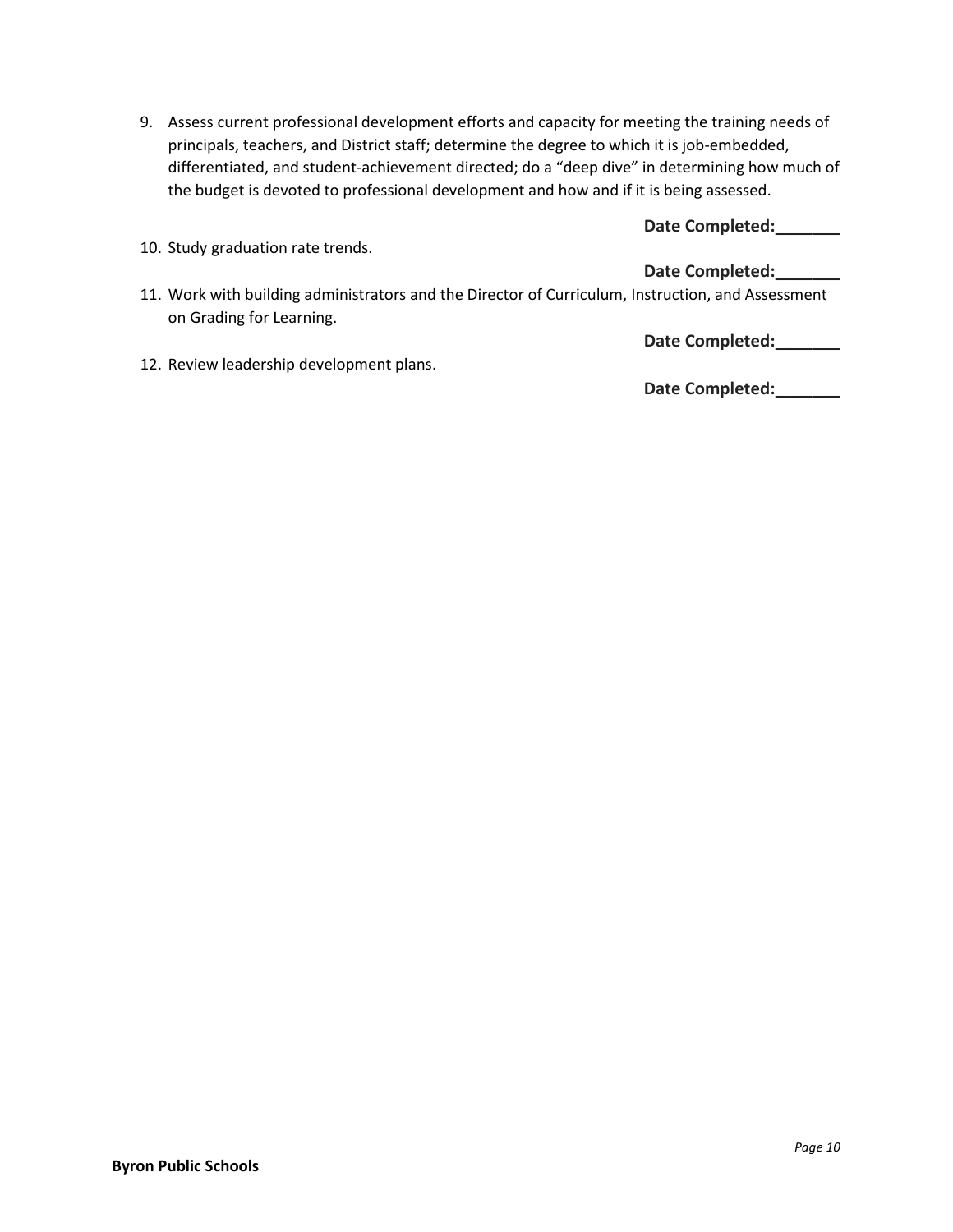#### **IV. Engagement and Communications**

BPS requires a deep commitment from the entire community to be successful. It is critical that I understand the culture, history, and expectations of the entire Byron school community. Working with staff, I will be proactive and deliberate in reaching out to all stakeholders, particularly those who are traditionally underrepresented in public engagement to ensure their voices are included and valued. There will be a focus on establishing openness and transparency in all communication systems and protocols used to communicate both internally and externally. Key questions for all stakeholders may include:

- What are the strengths of BPS?
- What opportunities exist to improve BPS?
- As the budget remains a challenge for so many districts across Minnesota, what are the priorities of the District?
- What would you like BPS to look like in five years what does the "…renowned school system in the world" mean as a standard in BPS?

#### **Pre-Entry**

- 1. Call key leaders and introduce myself and begin to build relationships.
- 2. Survey the employees in April.
- 3. Send letters to teachers, staff, and other key constituents.
- 4. Meet with key leaders in consultation with the School Board members.

#### **Entry**

- 1. Reach out to critical stakeholders and establish routine meetings, communication protocols, and reciprocal dialogues, focusing on increasing student achievement and continuous improvement; initiate open, honest, and transparent dialogues with the goal of strengthening and improving strategic partnerships. This would include, but not be limited to:
	- a. Philanthropy and local funders
	- b. Elected officials
	- c. Area legislators and/or representatives state and national
	- d. MDE Commissioner and Governor's point person on education
	- e. Chamber of Commerce officials
	- f. Organized district groups
	- g. Parent organization
	- h. University officials
	- i. Key business leaders and partners
	- j. Educational or Community Advocacy groups
	- k. Civic leaders
	- l. Non-profit groups
	- m. Faith-based leaders
	- n. Superintendents
	- o. Media
- 2. Review and/or develop succession planning and leadership development plans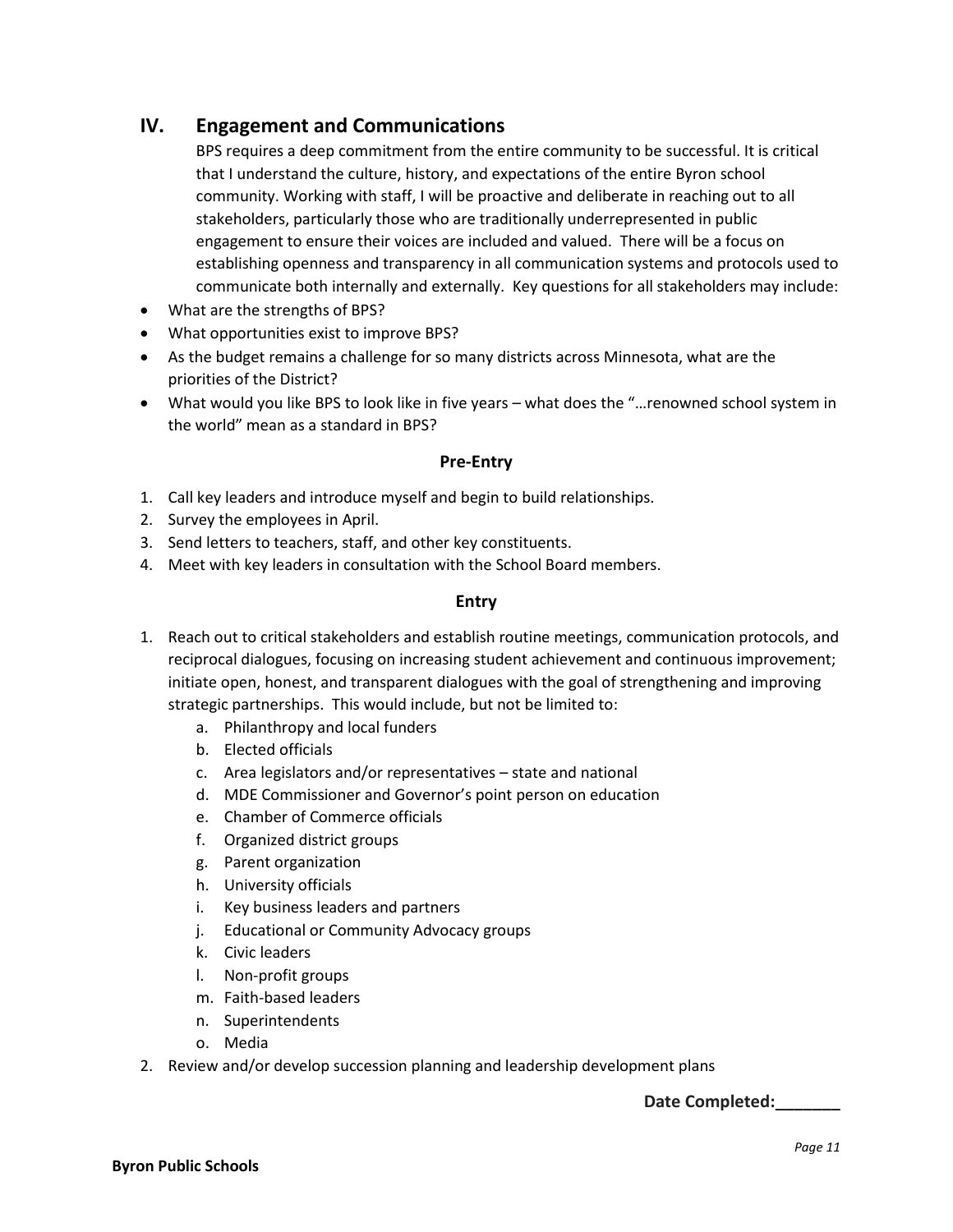#### **School Visits**

3. I will consistently visit schools, meeting with principals, teachers, support staff, and parent volunteers about where we are as a District and where we need to be in order to meet the needs of all children.

#### **Date Completed:\_\_\_\_\_\_\_**

#### **Community Forums**

4. I will host "town hall" meetings using the Strengths-Weaknesses-Opportunities-Threats (SWOT) analysis model (or other protocols) to gather community input and initiate continuous dialogues about student achievement and improvement. These meetings will occur through all areas of the District. There will be proactive efforts to meet with stakeholders who have traditionally not attended such forums.

#### **Date Completed:\_\_\_\_\_\_\_**

#### **Media Relationship**

5. I will meet with leaders of local media outlets and reporters. These meetings will set the expectations for collaboration that is open, honest, transparent, and accurate. Media will be invited to attend community sessions and the first day of school events. I will work proactively and transparently with the media. We will tell the Byron story.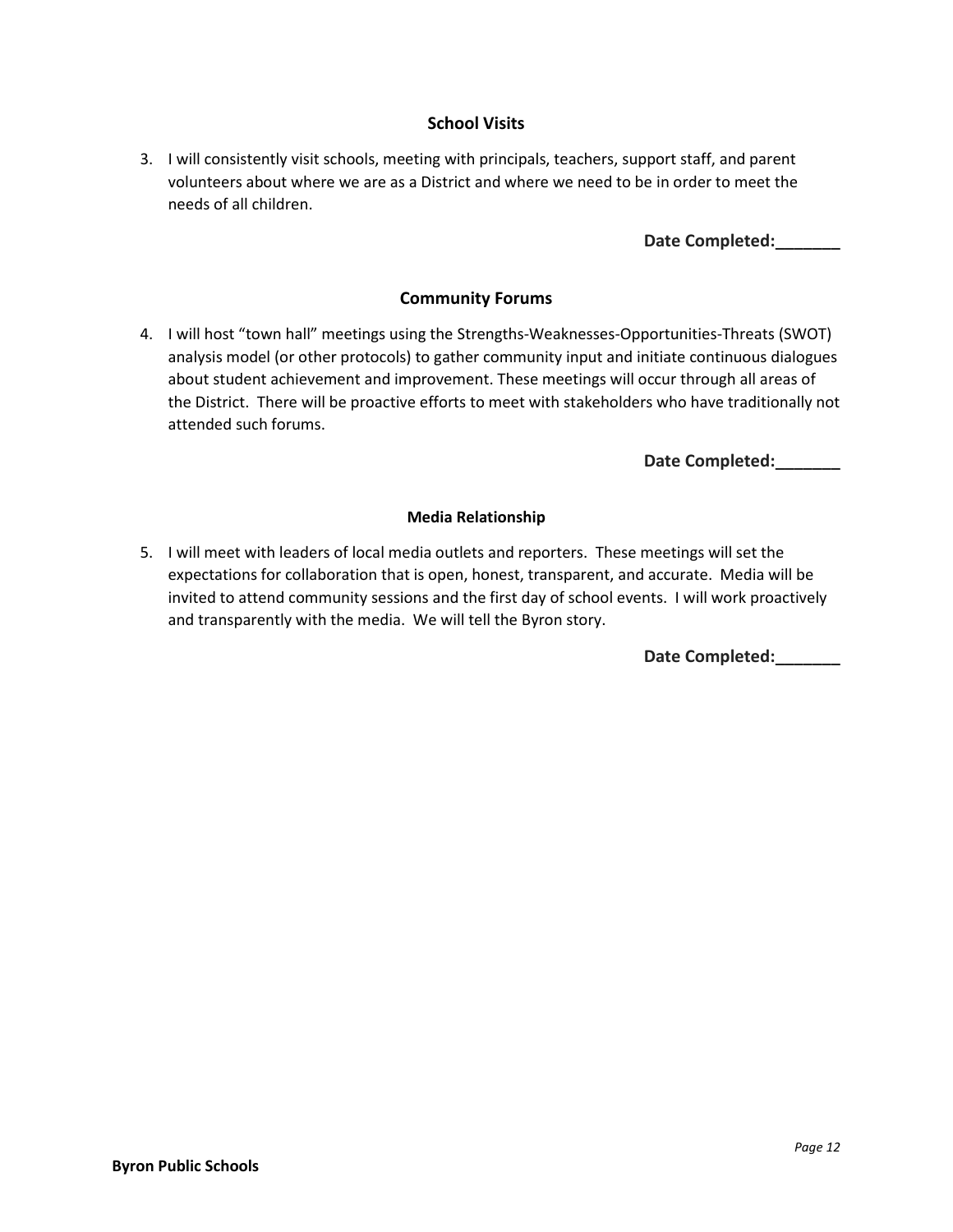#### **V. Operation and Finance**

2. Review employee contracts.

In order to meet the needs of all students in the BPS, it is critical that Operations and Finance maintain its excellence in resource management. Understanding the current strengths, strategies, and opportunities for improvement, current state budget forecasts, will be a critical focus. This department will be reviewed by the Director to determine how support is maximized for schools.

#### **Pre-Entry**

1. Review key District financial materials, budget, most recent audit, and grants.

#### **Entry**

1. Request briefing papers from the Director of Operations and Finance, providing an overview of their current area of responsibility, major initiatives under way with projected timelines, and a review of significant or potential problems in each area of responsibility.

#### **Date Completed:\_\_\_\_\_\_\_**

- **Date Completed:\_\_\_\_\_\_\_** 3. Review District's financial projections, resource allocation, and budgeting processes; assess how the District's budget and budgeting process is aligned to support student achievement.
	- **Date Completed:\_\_\_\_\_\_\_**
- 4. Determine what is centralized and what is decentralized within the current organizational structure to improve efficiency, effectiveness, and support to schools.

**Date Completed:\_\_\_\_\_\_\_**

5. Reach out and meet with District Attorney.

#### **Date Completed:\_\_\_\_\_\_\_**

6. Review District's safety, inclement weather, and crisis communication plans.

#### **Date Completed:\_\_\_\_\_\_\_**

7. Assess the degree to which all District offices are cross-functional and begin to establish key metrics and customer service goals to ensure peak efficiency and support for student achievement.

#### **Date Completed:\_\_\_\_\_\_\_**

8. Examine the effectiveness of the BPS information data management system, especially around student achievement, budget, and human resources.

**Date Completed:\_\_\_\_\_\_\_**

9. Evaluate what type of technological tools and digital resources are available to teachers and students.

**Date Completed:\_\_\_\_\_\_\_**

**Date Completed:\_\_\_\_\_\_\_**

10. Review and/or develop leadership development plans.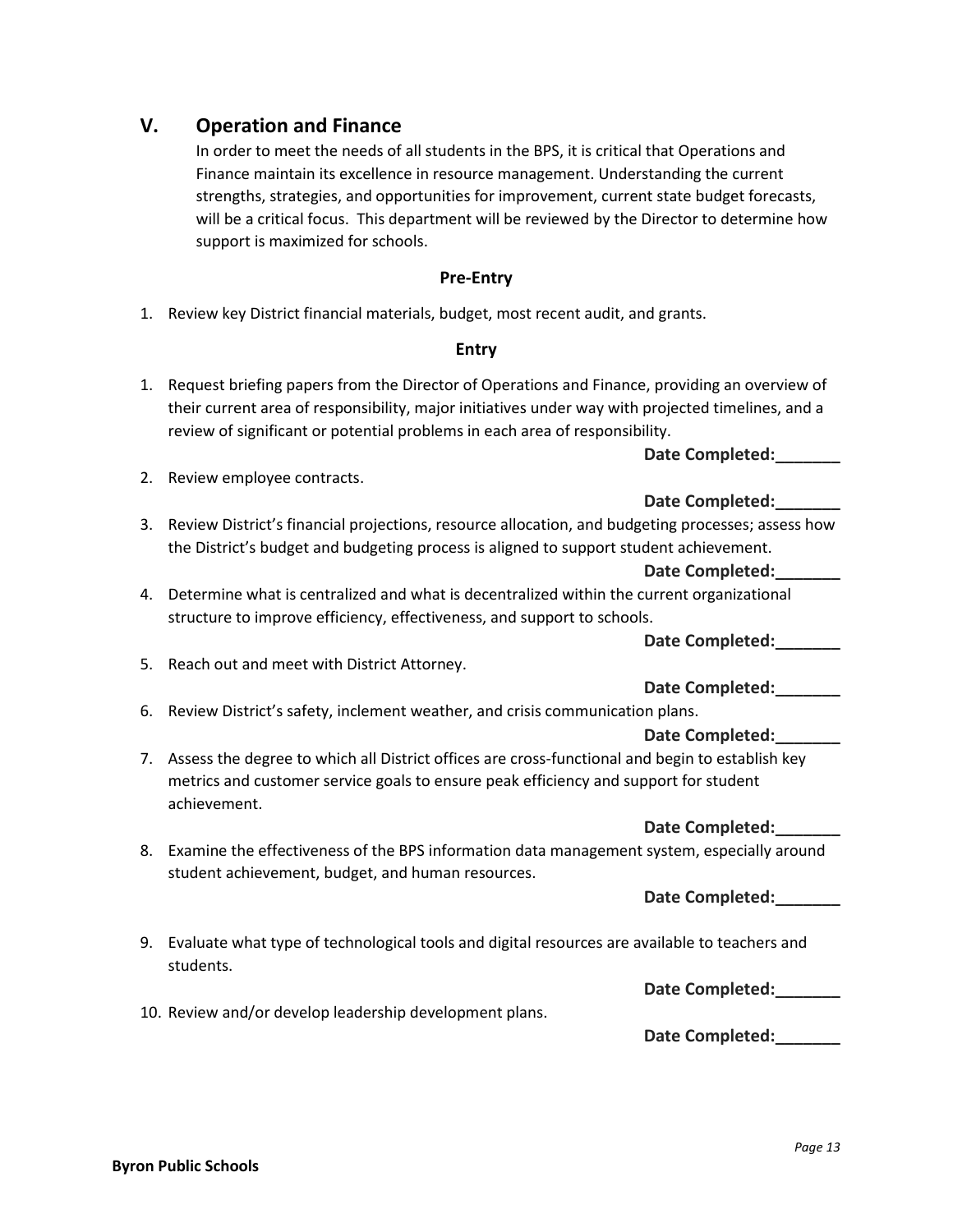#### **My First Day and First Day of School**

I am currently working through early June on a weekly basis with Superintendent Elstad. My first official day in the office will be after a pre-planned family reunion, the first week of July. That first week, I will be meeting with staff, School Board Members, and other key community members. The rest of the summer will be spent preparing for the school year and connecting with a variety of stakeholders.

On the first day of school, I will be at all the schools throughout the District. This will be an important day to meet with faculty, staff, volunteers, students, and families. I will meet with the administrative team to evaluate the quality of opening day/week activities, making any needed adjustments and improvements.

#### **90-180 Days**

Once the listening-learning-orientating period has concluded, the findings will be presented to the School Board to garner further feedback and or validation. These findings will be shared in a work session. Once the areas of focus have been identified, staff and I will begin creating the strategies and initiatives designed to improve the identified areas to work over the next 90 days.

Working together throughout this entire process as a governance team, the School Board and I will ensure shared ownership of the work and results. This is a strategic process that includes all stakeholders and ensures BPS keeps a strong commitment to Learn – Share – Innovate – Inspire for great results.